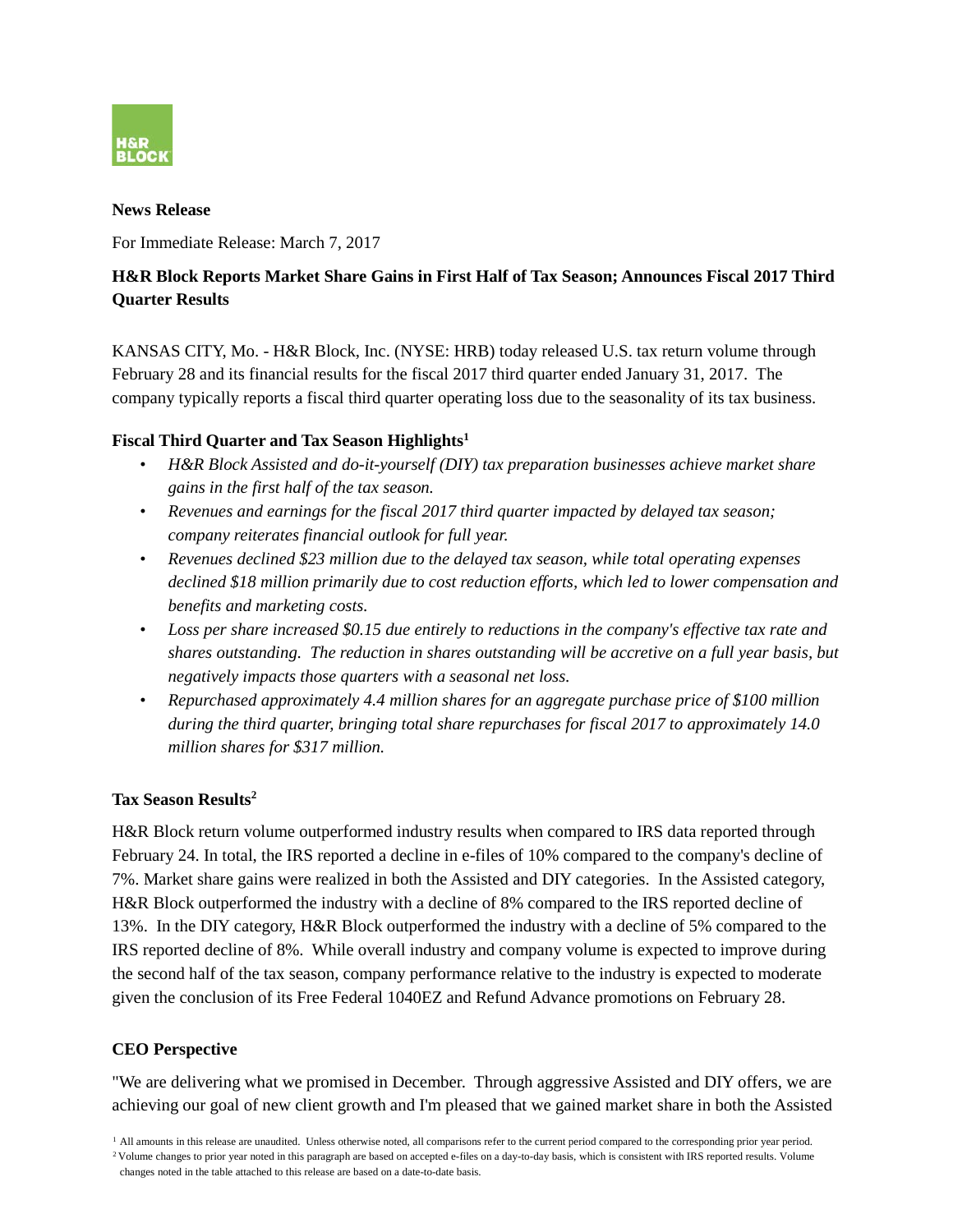and DIY tax preparation categories in the first half of the tax season," said Bill Cobb, H&R Block's president and chief executive officer. "I'm proud of what we have accomplished so far. These results are in line with our expectations for the first half of the season. And with our new partner, IBM Watson, we are focused on continued execution of our reinvented client experience over the remainder of the tax season."

The growth in market share is attributable to solid execution of an aggressive plan designed to change the trajectory of prior year client losses. In the Assisted tax preparation business, this included the launch of the no-interest, no-fee Refund Advance loan product and the Free Federal 1040EZ promotion. The company also introduced a new, exclusive client experience that incorporates IBM Watson, bringing the power of cognitive computing technology and the expertise of over 60 years of tax preparation experience together for the first time in the industry. In the company's DIY business, it expanded its free filing option with the launch of H&R Block More Zero<sup>SM</sup> and introduced significant product enhancements.

For the fiscal year, H&R Block expects to deliver results in line with its annual financial outlook previously provided in December 2016.

|                                       | <b>Actual</b>              |                            | Adjusted <sup>4</sup>      |                            |  |  |  |  |
|---------------------------------------|----------------------------|----------------------------|----------------------------|----------------------------|--|--|--|--|
| (in millions, except EPS)             | <b>Fiscal Year</b><br>2017 | <b>Fiscal Year</b><br>2016 | <b>Fiscal Year</b><br>2017 | <b>Fiscal Year</b><br>2016 |  |  |  |  |
| Revenue                               | 452 \$                     | 475 \$                     | 452 \$                     | 475                        |  |  |  |  |
| <b>Pretax Loss</b>                    | $(151)$ \$                 | $(147)$ \$                 | $(151)$ \$                 | (146)                      |  |  |  |  |
| <b>Net Loss</b>                       | $(101)$ \$                 | $(79)$ \$                  | $(101)$ \$                 | (79)                       |  |  |  |  |
| <b>Weighted-Avg. Shares - Diluted</b> | 207.9                      | 231.9                      | 207.9                      | 231.9                      |  |  |  |  |
| EPS <sup>3</sup>                      | $(0.49)$ \$                | $(0.34)$ \$                | $(0.49)$ \$                | (0.34)                     |  |  |  |  |
| EBITDA <sup>4</sup>                   | (79) \$                    | $(78)$ \$                  | $(80)$ \$                  | (77)                       |  |  |  |  |

## **Fiscal 2017 Third Quarter Results From Continuing Operations**

#### **Income Statement**

- Total revenues decreased \$22.7 million to \$451.9 million, primarily due to lower client volumes in the Assisted and DIY tax preparation businesses resulting from the delay in the overall tax season, coupled with the pricing impact of the early season promotions such as Free Federal 1040EZ and H&R Block More Zero.
- Total operating expenses decreased \$17.7 million to \$576.7 million. Compensation and benefits and marketing expenses declined as a result of prior year cost reduction efforts. The reductions were partially offset by third-party fees associated with the Refund Advance product.
- Pretax loss increased \$4.1 million to \$150.6 million.
- Loss per share from continuing operations increased  $$0.15$  to  $$0.49$ , due entirely to reductions in the company's effective tax rate and shares outstanding. The reduction in shares outstanding will be accretive on a full year basis, but negatively impacts those quarters with a seasonal net loss.

<sup>&</sup>lt;sup>3</sup>All per share amounts are based on fully diluted shares at the end of the corresponding period.

<sup>4</sup> The company reports non-GAAP financial measures, including earnings before interest, tax, depreciation, and amortization (EBITDA) and adjusted financial performance, which it believes are a better indication of the company's core operations. See "About Non-GAAP Financial Information" below for more information regarding financial measures not prepared in accordance with generally accepted accounting principles (GAAP).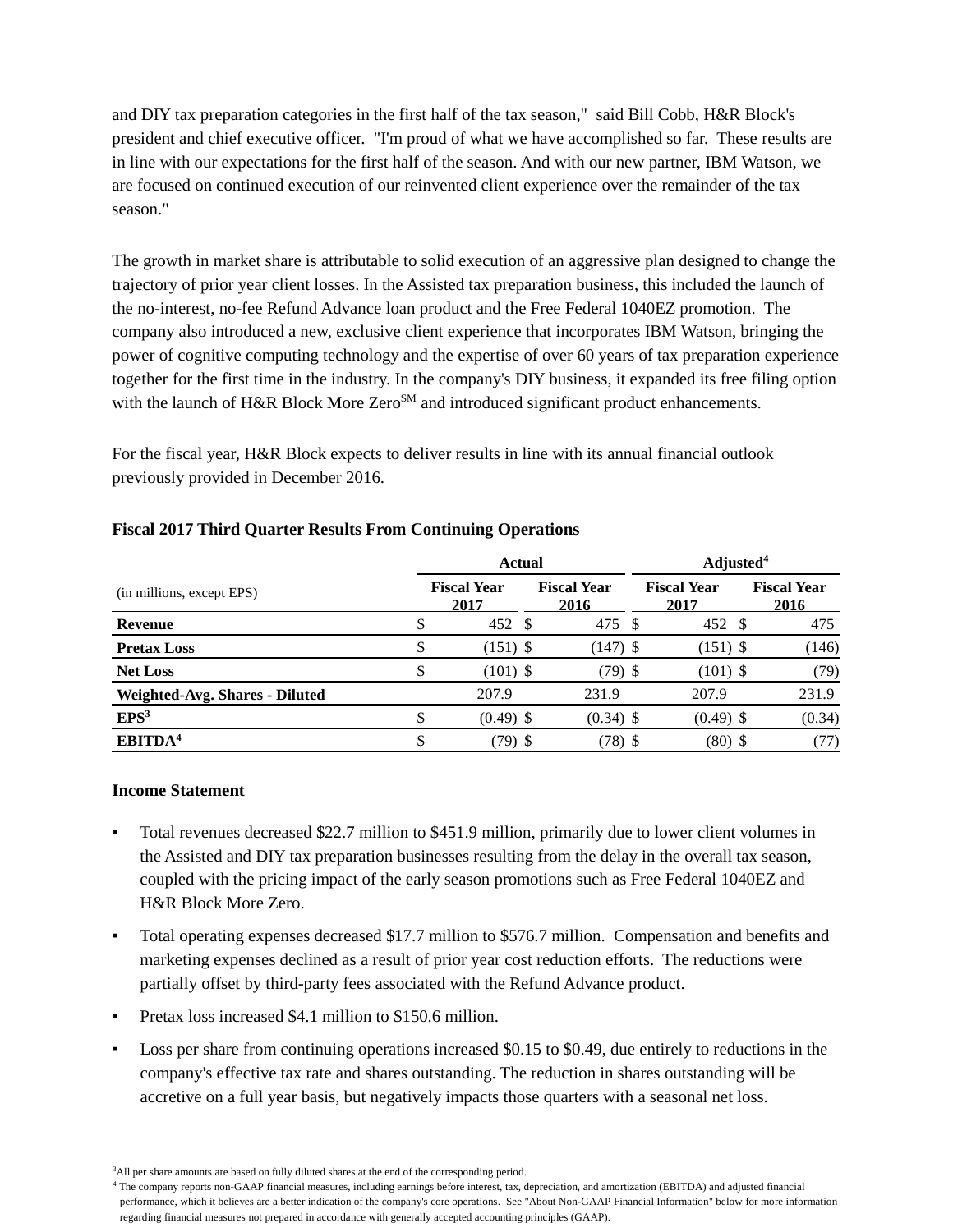#### **CFO Perspective**

"We are starting to fully realize the benefits of last year's cost reduction efforts," said Tony Bowen, H&R Block's chief financial officer. "These savings have enabled us to invest in other areas of the business, including our early season promotions and our new DIY pricing structure, which have been instrumental in achieving new client growth and taking market share in the first half of this season."

<sup>3</sup>All per share amounts are based on fully diluted shares at the end of the corresponding period.

<sup>4</sup> The company reports non-GAAP financial measures, including earnings before interest, tax, depreciation, and amortization (EBITDA) and adjusted financial performance, which it believes are a better indication of the company's core operations. See "About Non-GAAP Financial Information" below for more information regarding financial measures not prepared in accordance with generally accepted accounting principles (GAAP).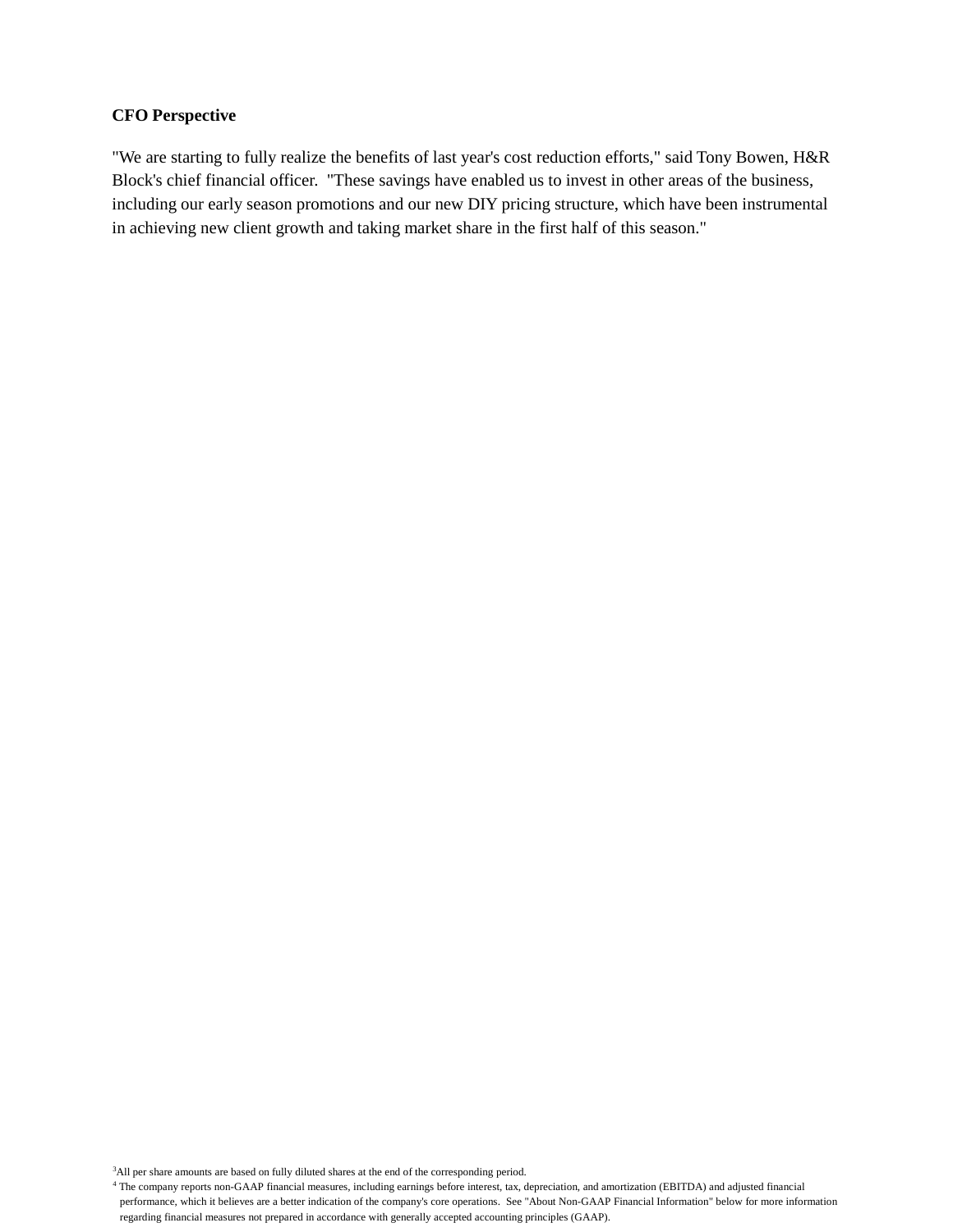### **Balance Sheet**

- Mortgage loans and real estate owned were liquidated during the third fiscal quarter for cash proceeds of \$188.2 million, which approximated book value.
- Seasonal line of credit borrowings, which are included in long-term debt, were \$1.1 billion as of January 31, 2017.

# **Discontinued Operations**

Sand Canyon Corporation's accrual for contingent losses related to representation and warranty claims decreased \$21 million from the prior quarter to \$5 million as a result of settlement payments to counterparties. The settlement payments were fully covered by prior accruals.

## **Share Repurchases and Dividends**

- During the third quarter of fiscal 2017, the company repurchased and retired approximately 4.4 million shares at an aggregate price of \$100.0 million, or \$22.83 per share bringing the total share repurchases for fiscal 2017 to approximately 14.0 million shares for \$317.0 million. As of January 31, 2017, 207.2 million shares were outstanding.
- The company completed these share repurchases under a \$3.5 billion share repurchase program approved by the company's board of directors in August 2015, which runs through June 2019. Under this program, the company has repurchased approximately 70 million shares of its common stock, or 25.5% of shares outstanding at the beginning of the program, for an aggregate purchase price of approximately \$2.3 billion.
- As previously announced, a quarterly cash dividend of \$0.22 per share is payable on April 3, 2017 to shareholders of record as of March 14, 2017. H&R Block has paid quarterly dividends consecutively since the company went public in 1962.

# **Conference Call**

Discussion of the fiscal 2017 third quarter results, future outlook and a general business update will occur during the company's previously announced fiscal third quarter earnings conference call for analysts, institutional investors, and shareholders. The call is scheduled for 4:30 p.m. Eastern time on March 7, 2017. To access the call, please dial the number below approximately 10 minutes prior to the scheduled starting time:

U.S./Canada (888) 895-5260 or International (443) 842-7595 Conference ID: 46102763

The call will also be webcast in a listen-only format for the media and public. The link to the webcast can be accessed directly at http://investors.hrblock.com.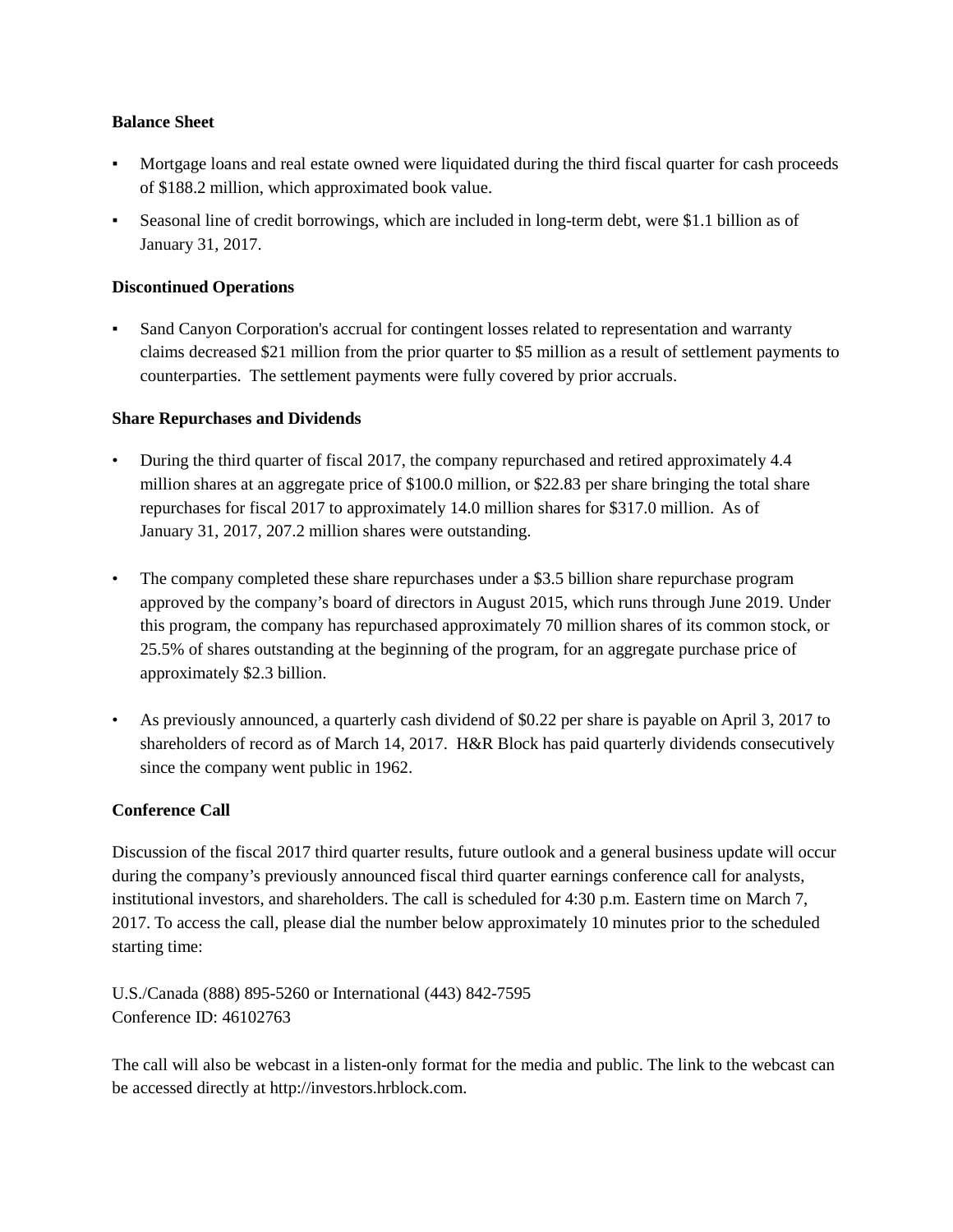A replay of the call will be available beginning at 7:30 p.m. Eastern time on March 7, 2017, and continuing until April 7, 2017, by dialing (855) 859-2056 (U.S./Canada) or (404) 537-3406 (International). The conference ID is 46102763. The webcast will be available for replay March 8, 2017 at http://investors.hrblock.com.

#### **About H&R Block**

H&R Block, Inc. (NYSE: HRB) is a global consumer tax services provider. [Tax return preparation](https://www.hrblock.com/tax-offices/) services are provided by professional tax preparers in approximately 12,000 company-owned and franchise [retail tax offices](https://www.hrblock.com/tax-offices/local-offices/#!/en/office-locator?src=nearest-other%20appt) worldwide, and through H&R Block [tax software products](https://www.hrblock.com/tax-software/) for the DIY consumer. H&R Block also offers adjacent Tax Plus products and services. In fiscal 2016, H&R Block had annual revenues of over \$3 billion with 23.2 million tax returns prepared worldwide. For more information, visit the [H&R Block Newsroom.](http://newsroom.hrblock.com/)

#### **About Non-GAAP Financial Information**

This press release and the accompanying tables include non-GAAP financial information. For a description of these non-GAAP financial measures, including the reasons management uses each measure, and reconciliations of these non-GAAP financial measures to the most directly comparable financial measures prepared in accordance with generally accepted accounting principles, please see the section of the accompanying tables titled "Non-GAAP Financial Information."

#### **Forward-Looking Statements**

This press release contains forward-looking statements within the meaning of the securities laws. Forward-looking statements can be identified by the fact that they do not relate strictly to historical or current facts. They often include words or variation of words such as "expects," "anticipates," "intends," "plans," "believes," "seeks," "estimates," "projects," "forecasts," "targets," "would," "will," "should," "goal," "could" or "may" or other similar expressions. Forward-looking statements provide management's current expectations or predictions of future conditions, events or results. All statements that address operating performance, events or developments that we expect or anticipate will occur in the future are forward-looking statements. They may include estimates of revenues, income, earnings per share, cost savings, capital expenditures, dividends, share repurchases, liquidity, capital structure or other financial items, descriptions of management's plans or objectives for future operations, products or services, or descriptions of assumptions underlying any of the above. All forward-looking statements speak only as of the date they are made and reflect the company's good faith beliefs, assumptions and expectations, but they are not guarantees of future performance or events. Furthermore, the company disclaims any obligation to publicly update or revise any forward-looking statement to reflect changes in underlying assumptions, factors, or expectations, new information, data or methods, future events or other changes, except as required by law. By their nature, forward-looking statements are subject to risks and uncertainties that could cause actual results to differ materially from those suggested by the forward-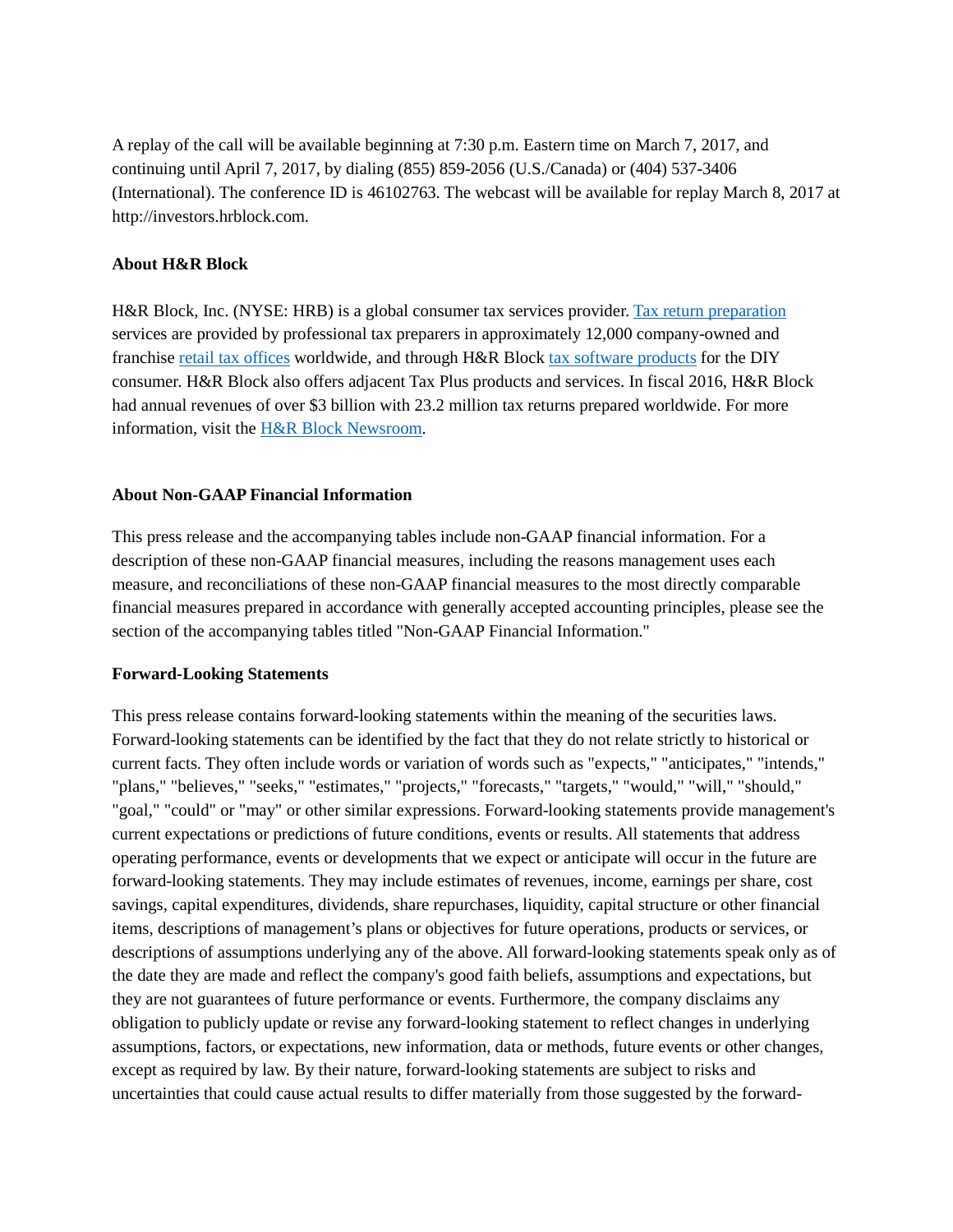looking statements. Factors that might cause such differences include, but are not limited to, a variety of economic, competitive and regulatory factors, many of which are beyond the company's control, that are described in our Annual Report on Form 10-K for the fiscal year ended April 30, 2016 in the section entitled "Risk Factors" and additional factors we may describe from time to time in other filings with the Securities and Exchange Commission. You may get such filings for free at our website at http://investors.hrblock.com. You should understand that it is not possible to predict or identify all such factors and, consequently, you should not consider any such list to be a complete set of all potential risks or uncertainties.

# **For Further Information**

| <b>Investor Relations:</b> | Colby Brown, (816) 854-4559, colby.brown@hrblock.com |
|----------------------------|------------------------------------------------------|
| <b>Media Relations:</b>    | Gene King, (816) 854-4672, gene.king@hrblock.com     |

# TABLES FOLLOW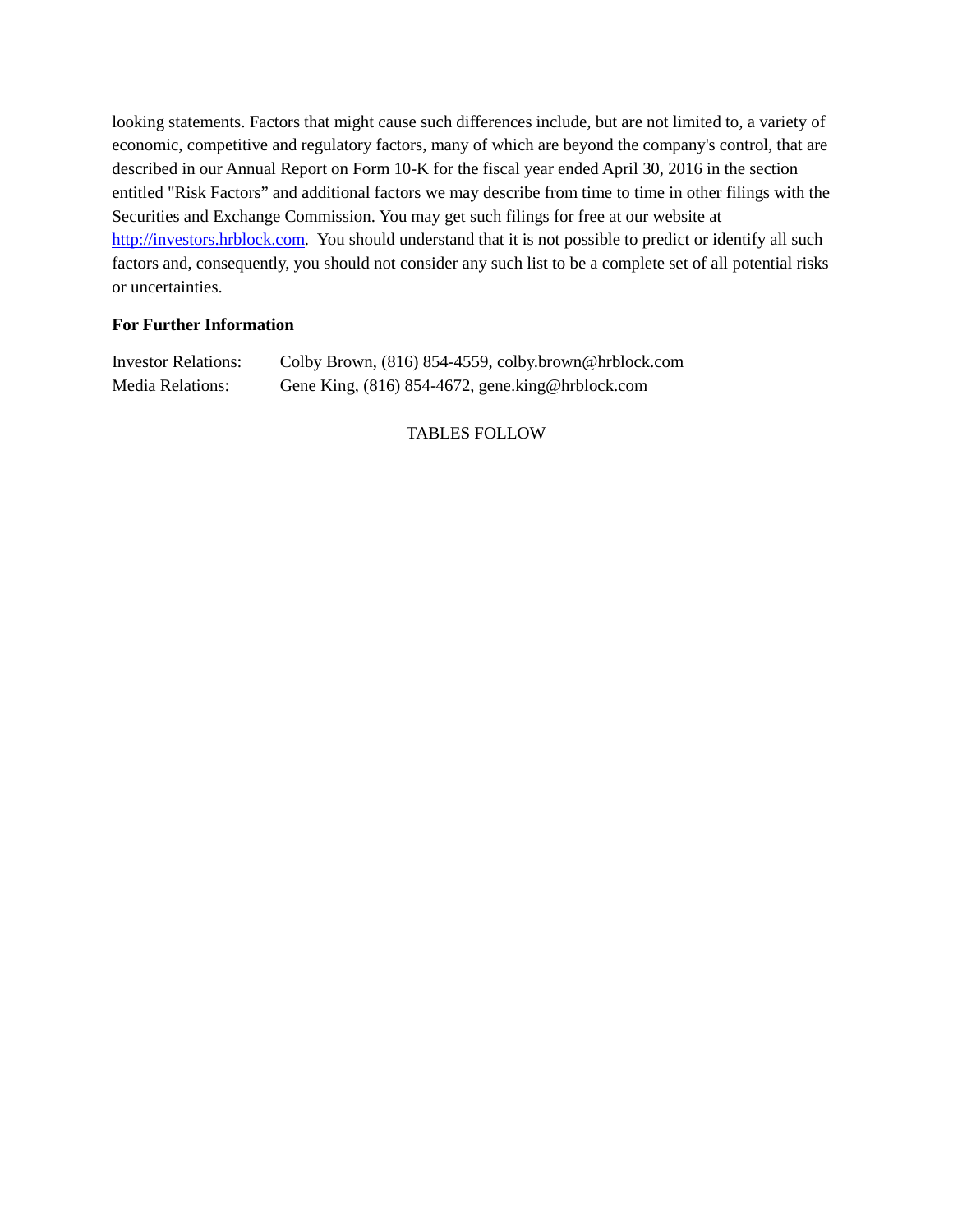

| <b>CONSOLIDATED STATEMENTS OF OPERATIONS</b>                 |                                |               |                               | (unaudited, in 000s<br>- except per share amounts) |
|--------------------------------------------------------------|--------------------------------|---------------|-------------------------------|----------------------------------------------------|
|                                                              | Three months ended January 31, |               | Nine months ended January 31, |                                                    |
|                                                              | 2017                           | 2016          | 2017                          | 2016                                               |
| <b>REVENUES:</b>                                             |                                |               |                               |                                                    |
| Service revenues                                             | \$<br>361,397 \$               | 389,502 \$    | 592,721 \$                    | 621,356                                            |
| Royalty, product and other revenues                          | 90,485                         | 85,041        | 115,678                       | 119,320                                            |
|                                                              | 451,882                        | 474,543       | 708,399                       | 740,676                                            |
| <b>OPERATING EXPENSES:</b>                                   |                                |               |                               |                                                    |
| Cost of revenues:                                            |                                |               |                               |                                                    |
| Compensation and benefits                                    | 165,015                        | 181,915       | 275,098                       | 300,398                                            |
| Occupancy and equipment                                      | 104,094                        | 96,201        | 297,586                       | 281,107                                            |
| Provision for bad debt                                       | 28,348                         | 35,734        | 29,634                        | 38,921                                             |
| Depreciation and amortization                                | 29,828                         | 28,795        | 87,206                        | 84,237                                             |
| Other                                                        | 61,492                         | 49,868        | 136,041                       | 127,759                                            |
|                                                              | 388,777                        | 392,513       | 825,565                       | 832,422                                            |
| Selling, general and administrative:                         |                                |               |                               |                                                    |
| Marketing and advertising                                    | 84,101                         | 93,708        | 103,663                       | 115,204                                            |
| Compensation and benefits                                    | 58,408                         | 63,653        | 174,223                       | 179,915                                            |
| Depreciation and amortization                                | 15,332                         | 16,508        | 44,986                        | 43,509                                             |
| Other selling, general and administrative                    | 30,056                         | 28,003        | 77,500                        | 97,283                                             |
|                                                              | 187,897                        | 201,872       | 400,372                       | 435,911                                            |
| Total operating expenses                                     | 576,674                        | 594,385       | 1,225,937                     | 1,268,333                                          |
| Other income, net                                            | (170)                          | 3,055         | 4,978                         | 13,993                                             |
| Interest expense on borrowings                               | (25, 940)                      | (23, 573)     | (70, 026)                     | (46, 329)                                          |
| Other expenses, net                                          | 304                            | (6, 140)      | (30)                          | (11, 335)                                          |
| Loss from continuing operations before income tax<br>benefit | (150, 598)                     | (146,500)     | (582, 616)                    | (571, 328)                                         |
| Income tax benefit                                           | (49, 386)                      | (67, 851)     | (216, 963)                    | (253, 656)                                         |
| Net loss from continuing operations                          | (101, 212)                     | (78, 649)     | (365, 653)                    | (317, 672)                                         |
| Net loss from discontinued operations                        | (3, 302)                       | (3,080)       | (8, 754)                      | (8, 723)                                           |
| <b>NET LOSS</b>                                              | \$<br>$(104, 514)$ \$          | $(81,729)$ \$ | $(374, 407)$ \$               | (326, 395)                                         |
| <b>BASIC AND DILUTED LOSS PER SHARE:</b>                     |                                |               |                               |                                                    |
| Continuing operations                                        | \$<br>$(0.49)$ \$              | $(0.34)$ \$   | $(1.71)$ \$                   | (1.23)                                             |
| Discontinued operations                                      | (0.01)                         | (0.01)        | (0.04)                        | (0.04)                                             |
| Consolidated                                                 | \$<br>$(0.50)$ \$              | $(0.35)$ \$   | $(1.75)$ \$                   | (1.27)                                             |
| <b>WEIGHTED AVERAGE BASIC AND DILUTED SHARES</b>             | 207,862                        | 231,904       | 214,627                       | 257,979                                            |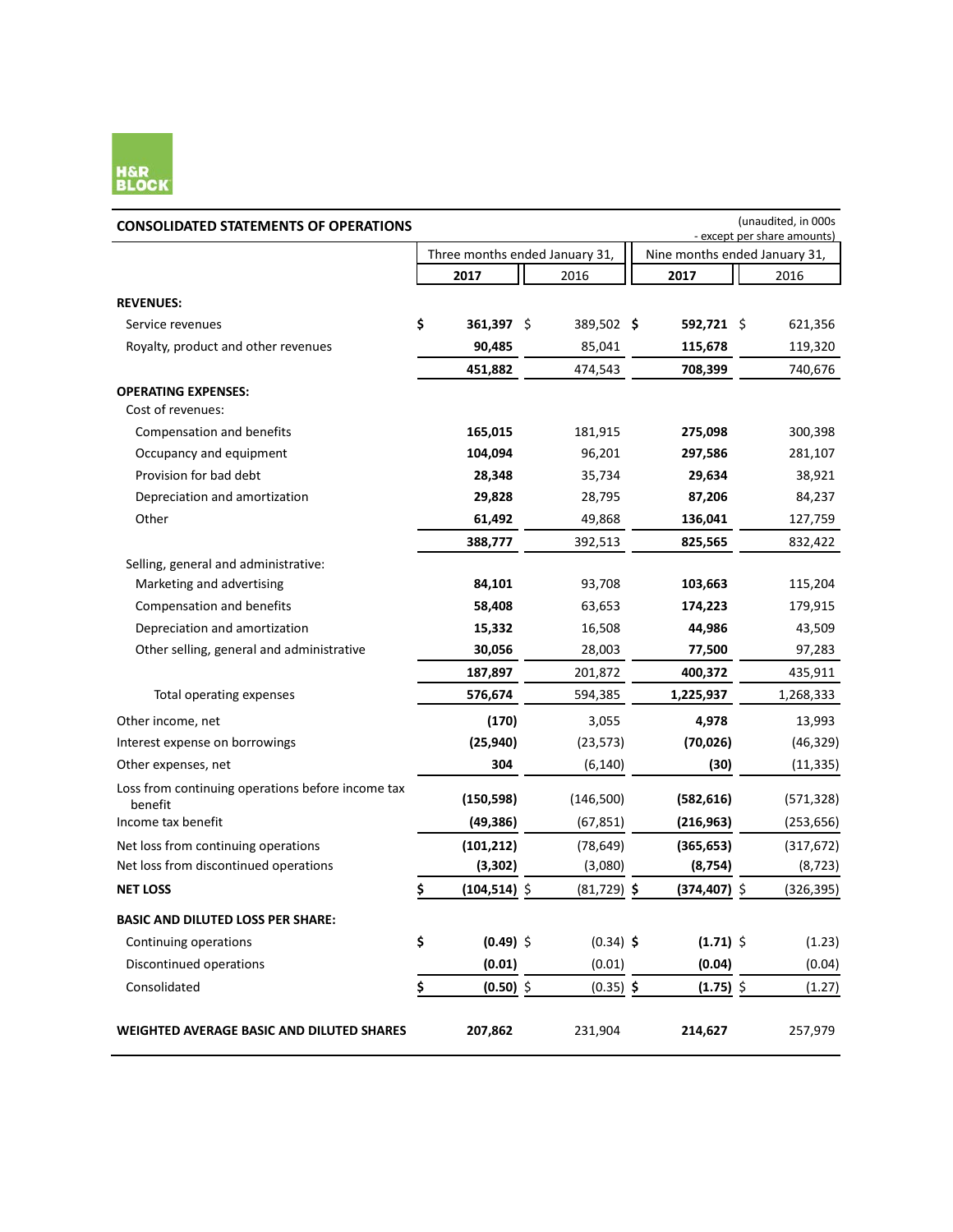

| <b>CONSOLIDATED BALANCE SHEETS</b>                                   | (unaudited, in 000s - except per share data)                  |              |  |              |  |            |  |  |
|----------------------------------------------------------------------|---------------------------------------------------------------|--------------|--|--------------|--|------------|--|--|
| As of                                                                | <b>January 31, 2017</b><br>January 31, 2016<br>April 30, 2016 |              |  |              |  |            |  |  |
|                                                                      |                                                               |              |  |              |  |            |  |  |
| <b>ASSETS</b>                                                        |                                                               |              |  |              |  |            |  |  |
| Cash and cash equivalents                                            | \$                                                            | $221,172$ \$ |  | 189,511 \$   |  | 896,801    |  |  |
| Cash and cash equivalents - restricted                               |                                                               | 70,166       |  | 69,649       |  | 104,110    |  |  |
| Receivables, net                                                     |                                                               | 787,865      |  | 829,774      |  | 153,116    |  |  |
| Income taxes receivable                                              |                                                               | 38,032       |  | 29,411       |  |            |  |  |
| Prepaid expenses and other current assets                            |                                                               | 85,599       |  | 100,504      |  | 66,574     |  |  |
| Total current assets                                                 |                                                               | 1,202,834    |  | 1,218,849    |  | 1,220,601  |  |  |
| Mortgage loans held for investment, net                              |                                                               |              |  | 212,106      |  | 202,385    |  |  |
| Property and equipment, net                                          |                                                               | 282,358      |  | 290,202      |  | 293,565    |  |  |
| Intangible assets, net                                               |                                                               | 434,720      |  | 473,732      |  | 433,885    |  |  |
| Goodwill                                                             |                                                               | 483,320      |  | 443,418      |  | 470,757    |  |  |
| Deferred tax assets and income taxes receivable                      |                                                               | 71,639       |  | 113,887      |  | 120,123    |  |  |
| Other noncurrent assets                                              |                                                               | 102,760      |  | 110,742      |  | 105,909    |  |  |
| Total assets                                                         | \$                                                            | 2,577,631 \$ |  | 2,862,936 \$ |  | 2,847,225  |  |  |
| LIABILITIES AND STOCKHOLDERS' EQUITY                                 |                                                               |              |  |              |  |            |  |  |
| <b>LIABILITIES:</b>                                                  |                                                               |              |  |              |  |            |  |  |
| Accounts payable and accrued expenses                                | \$                                                            | 239,085 \$   |  | 205,981 \$   |  | 259,586    |  |  |
| Accrued salaries, wages and payroll taxes                            |                                                               | 123,457      |  | 123,289      |  | 161,786    |  |  |
| Accrued income taxes and reserves for uncertain tax<br>positions     |                                                               | 7,537        |  | 8,099        |  | 373,754    |  |  |
| Current portion of long-term debt                                    |                                                               | 942          |  | 817          |  | 826        |  |  |
| Deferred revenue and other current liabilities                       |                                                               | 183,616      |  | 250,846      |  | 243,653    |  |  |
| <b>Total current liabilities</b>                                     |                                                               | 554,637      |  | 589,032      |  | 1,039,605  |  |  |
| Long-term debt and line of credit borrowings                         |                                                               | 2,592,622    |  | 2,615,823    |  | 1,491,375  |  |  |
| Deferred tax liabilities and reserves for uncertain tax<br>positions |                                                               | 109,557      |  | 88,377       |  | 132,960    |  |  |
| Deferred revenue and other noncurrent liabilities                    |                                                               | 121,631      |  | 106,438      |  | 160,182    |  |  |
| <b>Total liabilities</b>                                             |                                                               | 3,378,447    |  | 3,399,670    |  | 2,824,122  |  |  |
| <b>COMMITMENTS AND CONTINGENCIES</b>                                 |                                                               |              |  |              |  |            |  |  |
| STOCKHOLDERS' EQUITY:                                                |                                                               |              |  |              |  |            |  |  |
| Common stock, no par, stated value \$.01 per share                   |                                                               | 2,462        |  | 2,641        |  | 2,602      |  |  |
| Additional paid-in capital                                           |                                                               | 752,748      |  | 758,491      |  | 758,230    |  |  |
| Accumulated other comprehensive loss                                 |                                                               | (15, 363)    |  | (20, 849)    |  | (11, 233)  |  |  |
| Retained earnings (deficit)                                          |                                                               | (785, 823)   |  | (510,000)    |  | 40,347     |  |  |
| Less treasury shares, at cost                                        |                                                               | (754, 840)   |  | (767, 017)   |  | (766, 843) |  |  |
| Total stockholders' equity (deficiency)                              |                                                               | (800, 816)   |  | (536, 734)   |  | 23,103     |  |  |
| Total liabilities and stockholders' equity                           | \$                                                            | 2,577,631 \$ |  | 2,862,936 \$ |  | 2,847,225  |  |  |

Note: Effective May 1, 2016, we adopted the provisions of Accounting Standards Update No. 2015-3, "Interest - Imputation of Interest," (ASU 2015-3) on a retrospective basis. Accordingly, debt issuance costs related to our Senior Notes are included in long-term debt in the consolidated balance sheets. Amounts for prior periods have been retrospectively adjusted to conform to the current period presentation.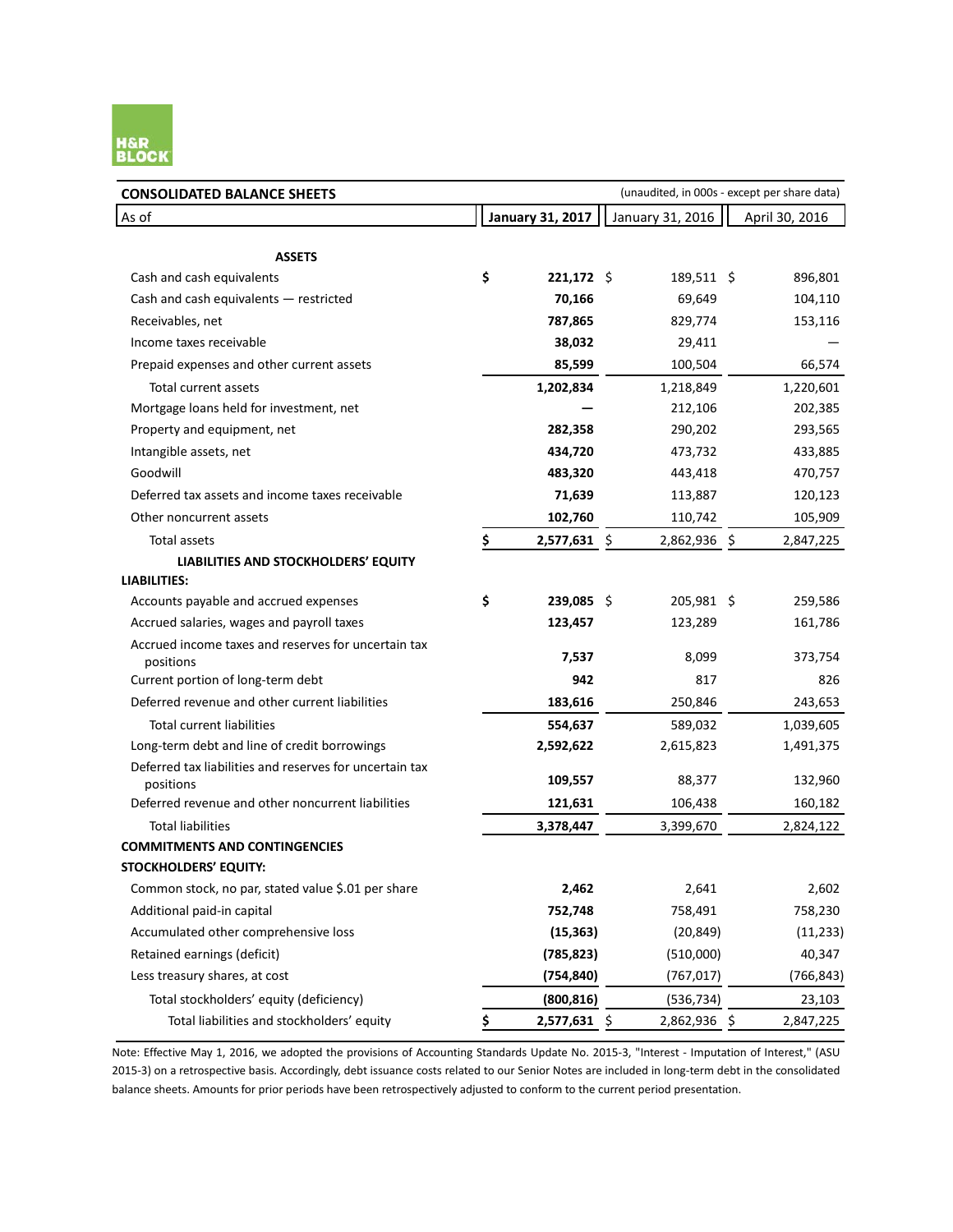

| <b>CONDENSED CONSOLIDATED STATEMENTS OF CASH FLOWS</b>                      |                       | (unaudited, in 000s) |
|-----------------------------------------------------------------------------|-----------------------|----------------------|
| Nine months ended January 31,                                               | 2017                  | 2016                 |
| <b>CASH FLOWS FROM OPERATING ACTIVITIES:</b>                                |                       |                      |
| Net loss                                                                    | \$<br>$(374, 407)$ \$ | (326, 395)           |
| Adjustments to reconcile net loss to net cash used in operating activities: |                       |                      |
| Depreciation and amortization                                               | 132,192               | 127,746              |
| Provision for bad debt                                                      | 29,634                | 38,921               |
| Deferred taxes                                                              | 6,128                 | 52,032               |
| Stock-based compensation                                                    | 16,945                | 21,106               |
| Changes in assets and liabilities, net of acquisitions:                     |                       |                      |
| Cash and cash equivalents - restricted                                      | 33,942                | 22,264               |
| Receivables                                                                 | (646, 290)            | (685, 961)           |
| Prepaid expenses and other current assets                                   | (23, 208)             | (30, 281)            |
| Other noncurrent assets                                                     | 7,575                 | 13,008               |
| Accounts payable and accrued expenses                                       | (33, 560)             | (32, 238)            |
| Accrued salaries, wages and payroll taxes                                   | (37, 978)             | (20, 544)            |
| Deferred revenue and other current liabilities                              | (44, 243)             | (72, 363)            |
| Income tax receivables, accrued income taxes and income tax reserves        | (378, 987)            | (461, 288)           |
| Deferred revenue and other noncurrent liabilities                           | (57, 216)             | (51, 734)            |
| Other, net                                                                  | (6, 444)              | (21, 222)            |
| Net cash used in operating activities                                       | (1, 375, 917)         | (1,426,949)          |
| <b>CASH FLOWS FROM INVESTING ACTIVITIES:</b>                                |                       |                      |
| Sales, maturities of and payments received on available-for-sale securities | 144                   | 436,380              |
| Principal payments and sales of mortgage loans and real estate owned, net   | 207,174               | 28,004               |
| Capital expenditures                                                        | (73, 924)             | (66, 418)            |
| Payments made for business acquisitions, net of cash acquired               | (52, 825)             | (85, 329)            |
| Franchise loans funded                                                      | (31,788)              | (21, 377)            |
| Payments received on franchise loans                                        | 20,816                | 22,234               |
| Other, net                                                                  | (4, 855)              | 547                  |
| Net cash provided by investing activities                                   | 64,742                | 314,041              |
| <b>CASH FLOWS FROM FINANCING ACTIVITIES:</b>                                |                       |                      |
| Repayments of line of credit borrowings                                     | (445,000)             | (225,000)            |
| Proceeds from line of credit borrowings                                     | 1,545,000             | 1,350,000            |
| Proceeds from issuance of long-term debt                                    |                       | 996,831              |
| Customer banking deposits, net                                              |                       | (326, 705)           |
| Transfer of HRB Bank deposits                                               |                       | (419, 028)           |
| Dividends paid                                                              | (141, 537)            | (157, 530)           |
| Repurchase of common stock, including shares surrendered                    | (322, 782)            | (1,888,595)          |
| Proceeds from exercise of stock options                                     | 2,403                 | 25,803               |
| Other, net                                                                  | 373                   | (43, 972)            |
| Net cash provided by (used in) financing activities                         | 638,457               | (688, 196)           |
| Effects of exchange rate changes on cash                                    | (2, 911)              | (16, 575)            |
| Net decrease in cash and cash equivalents                                   | (675, 629)            | (1,817,679)          |
| Cash and cash equivalents at beginning of the period                        | 896,801               | 2,007,190            |
| Cash and cash equivalents at end of the period                              | \$<br>221,172 \$      | 189,511              |
| <b>SUPPLEMENTARY CASH FLOW DATA:</b>                                        |                       |                      |
| Income taxes paid, net of refunds received                                  | \$<br>$158,656$ \$    | 157,691              |
| Interest paid on borrowings                                                 | 59,809                | 32,772               |
| Accrued additions to property and equipment                                 | 5,959                 | 4,385                |
| Accrued purchase of common stock                                            |                       | 21,167               |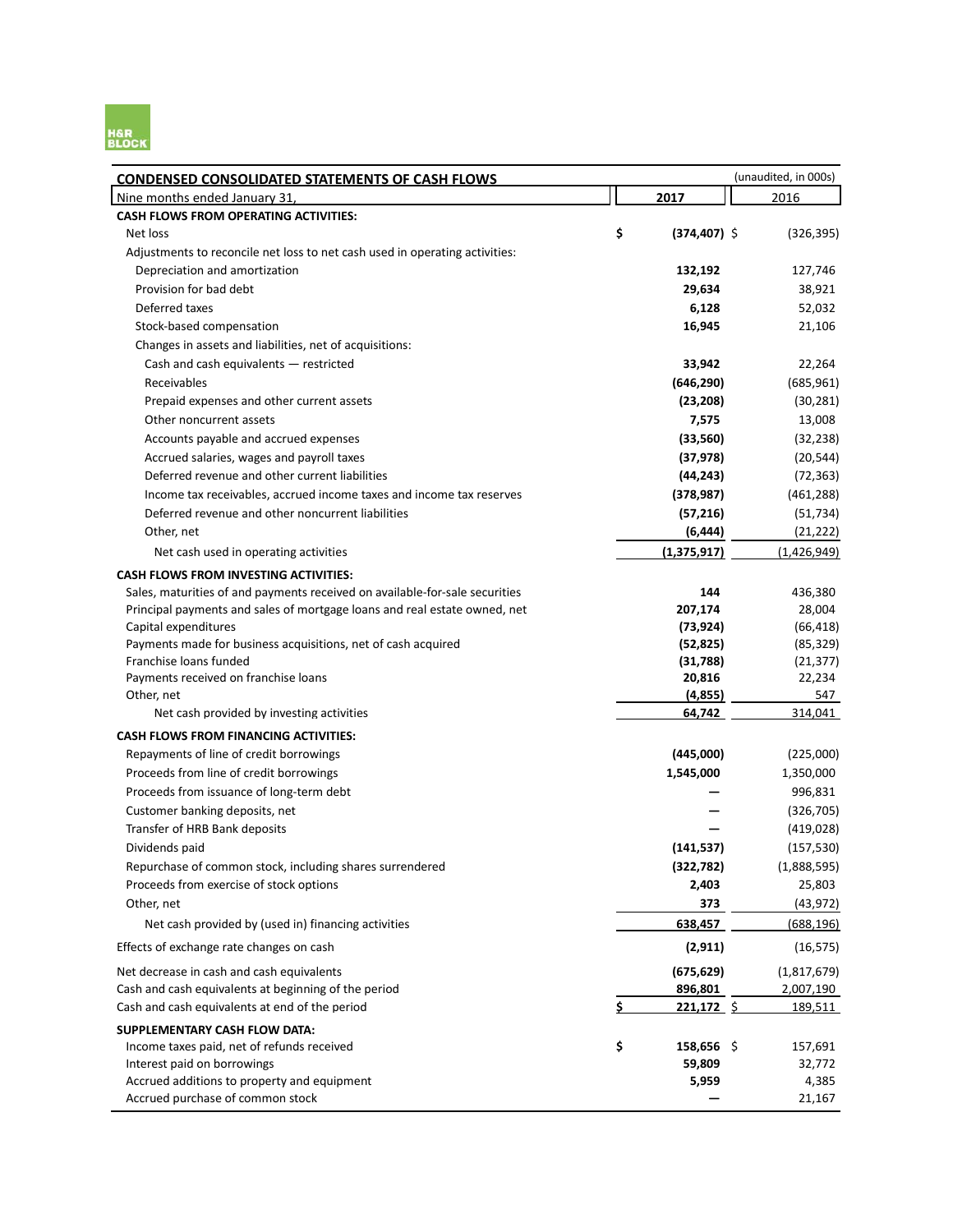

| <b>FINANCIAL RESULTS</b>                           | (unaudited, in 000s - except per share amounts)                 |                  |  |               |  |             |      |            |
|----------------------------------------------------|-----------------------------------------------------------------|------------------|--|---------------|--|-------------|------|------------|
|                                                    | Three months ended January 31,<br>Nine months ended January 31, |                  |  |               |  |             |      |            |
|                                                    |                                                                 | 2017             |  | 2016          |  | 2017        |      | 2016       |
| Revenues:                                          |                                                                 |                  |  |               |  |             |      |            |
| U.S. assisted tax preparation fees                 | \$                                                              | $245,262$ \$     |  | 268,775 \$    |  | 306,030     | \$   | 332,463    |
| U.S. royalties                                     |                                                                 | 43,254           |  | 39,543        |  | 56,607      |      | 52,949     |
| U.S. DIY tax preparation fees                      |                                                                 | 30,745           |  | 39,251        |  | 36,748      |      | 45,899     |
| International revenues                             |                                                                 | 10,914           |  | 9,819         |  | 93,328      |      | 90,484     |
| <b>Revenues from Refund Transfers</b>              |                                                                 | 47,323           |  | 49,289        |  | 51,314      |      | 52,281     |
| Revenues from Emerald Card®                        |                                                                 | 14,100           |  | 13,356        |  | 35,809      |      | 38,853     |
| Revenues from Peace of Mind® Extended Service Plan |                                                                 | 18,135           |  | 15,736        |  | 67,855      |      | 62,764     |
| Interest and fee income on Emerald Advance         |                                                                 | 30,060           |  | 31,603        |  | 31,519      |      | 32,334     |
| Other                                              |                                                                 | <u>12,089</u>    |  | 7,171         |  | 29,189      |      | 32,649     |
|                                                    |                                                                 | 451,882          |  | 474,543       |  | 708,399     |      | 740,676    |
| Compensation and benefits:                         |                                                                 |                  |  |               |  |             |      |            |
| Field wages                                        |                                                                 | 142,084          |  | 154,098       |  | 237,223     |      | 253,561    |
| Other wages                                        |                                                                 | 45,172           |  | 48,786        |  | 129,479     |      | 136,782    |
| Benefits and other compensation                    |                                                                 | 36,167           |  | 42,684        |  | 82,619      |      | 89,970     |
|                                                    |                                                                 | 223,423          |  | 245,568       |  | 449,321     |      | 480,313    |
| Occupancy and equipment                            |                                                                 | 103,867          |  | 96,157        |  | 297,275     |      | 280,953    |
| Marketing and advertising                          |                                                                 | 84,101           |  | 93,708        |  | 103,663     |      | 115,204    |
| Depreciation and amortization                      |                                                                 | 45,160           |  | 45,303        |  | 132,192     |      | 127,746    |
| <b>Bad debt</b>                                    |                                                                 | 28,348           |  | 35,734        |  | 29,634      |      | 38,921     |
| <b>Supplies</b>                                    |                                                                 | 4,453            |  | 6,219         |  | 11,467      |      | 13,346     |
| Other                                              |                                                                 | 87,322           |  | 71,696        |  | 202,385     |      | 211,850    |
| Total operating expenses                           |                                                                 | 576,674          |  | 594,385       |  | 1,225,937   |      | 1,268,333  |
| Other income, net                                  |                                                                 | (170)            |  | 3,055         |  | 4,978       |      | 13,993     |
| Interest expense on borrowings                     |                                                                 | (25, 940)        |  | (23, 573)     |  | (70, 026)   |      | (46, 329)  |
| Other expenses, net                                |                                                                 | 304              |  | (6, 140)      |  | (30)        |      | (11, 335)  |
| Pretax loss                                        |                                                                 | (150, 598)       |  | (146, 500)    |  | (582, 616)  |      | (571, 328) |
| Income tax benefit                                 |                                                                 | (49, 386)        |  | (67, 851)     |  | (216, 963)  |      | (253, 656) |
| Net loss from continuing operations                |                                                                 | (101, 212)       |  | (78, 649)     |  | (365, 653)  |      | (317, 672) |
| Net loss from discontinued operations              |                                                                 | (3,302)          |  | (3,080)       |  | (8, 754)    |      | (8, 723)   |
| Net loss                                           | Ś.                                                              | $(104, 514)$ \$  |  | $(81,729)$ \$ |  | (374.407)   | - \$ | (326.395)  |
| Basic and diluted loss per share:                  |                                                                 |                  |  |               |  |             |      |            |
| Continuing operations                              | \$                                                              | $(0.49)$ \$      |  | $(0.34)$ \$   |  | $(1.71)$ \$ |      | (1.23)     |
| Discontinued operations                            |                                                                 | (0.01)           |  | (0.01)        |  | (0.04)      |      | (0.04)     |
| Consolidated                                       | \$                                                              | <u>(0.50) \$</u> |  | $(0.35)$ \$   |  | $(1.75)$ \$ |      | (1.27)     |
| Weighted average basic and diluted shares          |                                                                 | 207,862          |  | 231,904       |  | 214,627     |      | 257,979    |
| EBITDA from continuing operations (1)              | \$                                                              | (79,498) \$      |  | $(77,626)$ \$ |  | (380, 398)  | Ŝ.   | (397, 075) |
| EBITDA from continuing operations - adjusted (1)   |                                                                 | (79, 853)        |  | (77, 495)     |  | (380, 518)  |      | (383, 601) |

<sup>(1)</sup> See "Non-GAAP Financial Information" for a reconciliation of non-GAAP measures.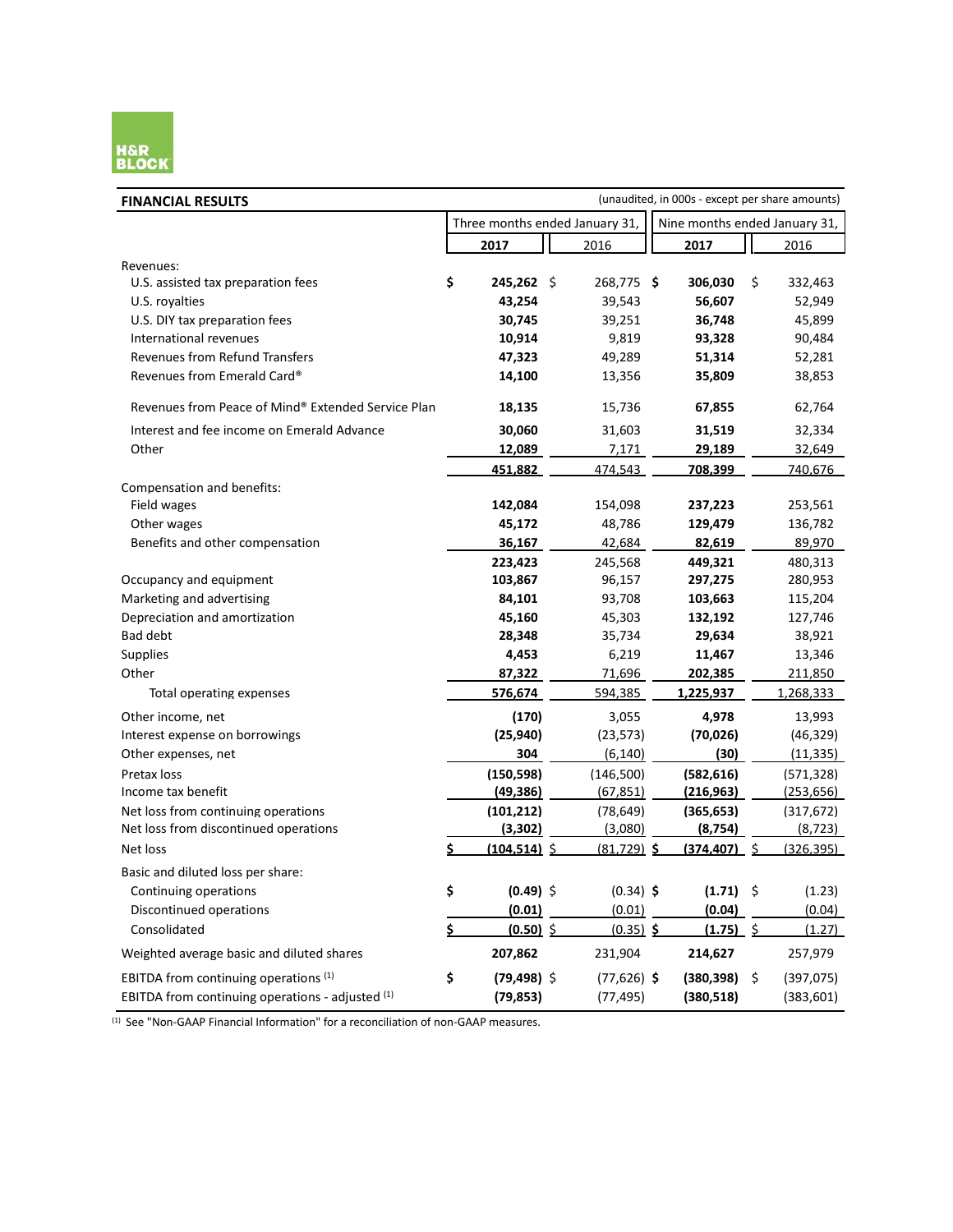

#### **U.S. TAX OPERATING DATA**

|                                          | Fiscal Year-to-Date<br>January 31, |    |        |             | Fiscal Year-to-Date<br>February 28, |        |            |
|------------------------------------------|------------------------------------|----|--------|-------------|-------------------------------------|--------|------------|
|                                          | 2017                               |    | 2016   | % Change    | 2017                                | 2016   | % Change   |
| Tax Returns Prepared: (in 000s) $(1)(2)$ |                                    |    |        |             |                                     |        |            |
| Company-Owned Operations                 | 1,349                              |    | 1,473  | (8.4)%      | 4,245                               | 4,401  | (3.5)%     |
| <b>Franchise Operations</b>              | 731                                |    | 756    | $(3.3)$ %   | 2,165                               | 2,231  | (3.0)%     |
| Total H&R Block Assisted                 | 2,080                              |    | 2,229  | (6.7)%      | 6,410                               | 6,632  | $(3.3)$ %  |
| Desktop                                  | 155                                |    | 189    | $(18.0)$ %  | 750                                 | 825    | (9.1)%     |
| Online                                   | 1,056                              |    | 1,075  | (1.8)%      | 2,887                               | 2,801  | 3.1 %      |
| Total H&R Block DIY Tax Software         | 1,211                              |    | 1,264  | (4.2)%      | 3,637                               | 3,626  | 0.3%       |
| Free File Alliance                       | 96                                 |    | 127    | (24.4)%     | 298                                 | 377    | (21.0)%    |
| Total H&R Block U.S. Returns             | 3,387                              |    | 3,620  | (6.4)%      | 10,345                              | 10,635 | (2.7)%     |
| Net Average Charge: (3)                  |                                    |    |        |             |                                     |        |            |
| Company-Owned Operations                 | \$<br>226.96                       | Ŝ. | 233.14 | $(2.7)$ %\$ | $217.68 \;$ \$                      | 225.29 | (3.4)%     |
| Franchise Operations <sup>(4)</sup>      | 219.26                             |    | 213.24 | 2.8 %       | 202.39                              | 198.82 | 1.8 %      |
| <b>DIY Tax Software</b>                  | 30.35                              |    | 36.31  | $(16.4)$ %  | 26.79                               | 32.45  | $(17.4)$ % |

(1) An assisted tax return is defined as a current or prior year individual tax return that has been accepted and paid for by the client. Also included are business returns, which account for less than 1% of assisted tax returns through February 28. The count methodology has been adjusted in the current and prior year periods to exclude extensions and to recognize the corresponding individual tax returns when filed. A software return is defined as a return that has been electronically filed and accepted by the IRS. Also included are online returns purchased with a credit card and printed for mailing.

(2) Amounts have been reclassified between company-owned and franchise for offices which were refranchised or repurchased by the company during the year.

(3) Net average charge is calculated as total revenue divided by total returns. For DIY Tax Software, net average charge excludes Free File Alliance.

<sup>(4)</sup> Net average charge related to H&R Block Franchise Operations represents tax preparation fee revenues collected by H&R Block franchisees divided by returns filed in franchise offices. H&R Block will recognize a portion of franchise revenues as franchise royalties based on the terms of franchise agreements.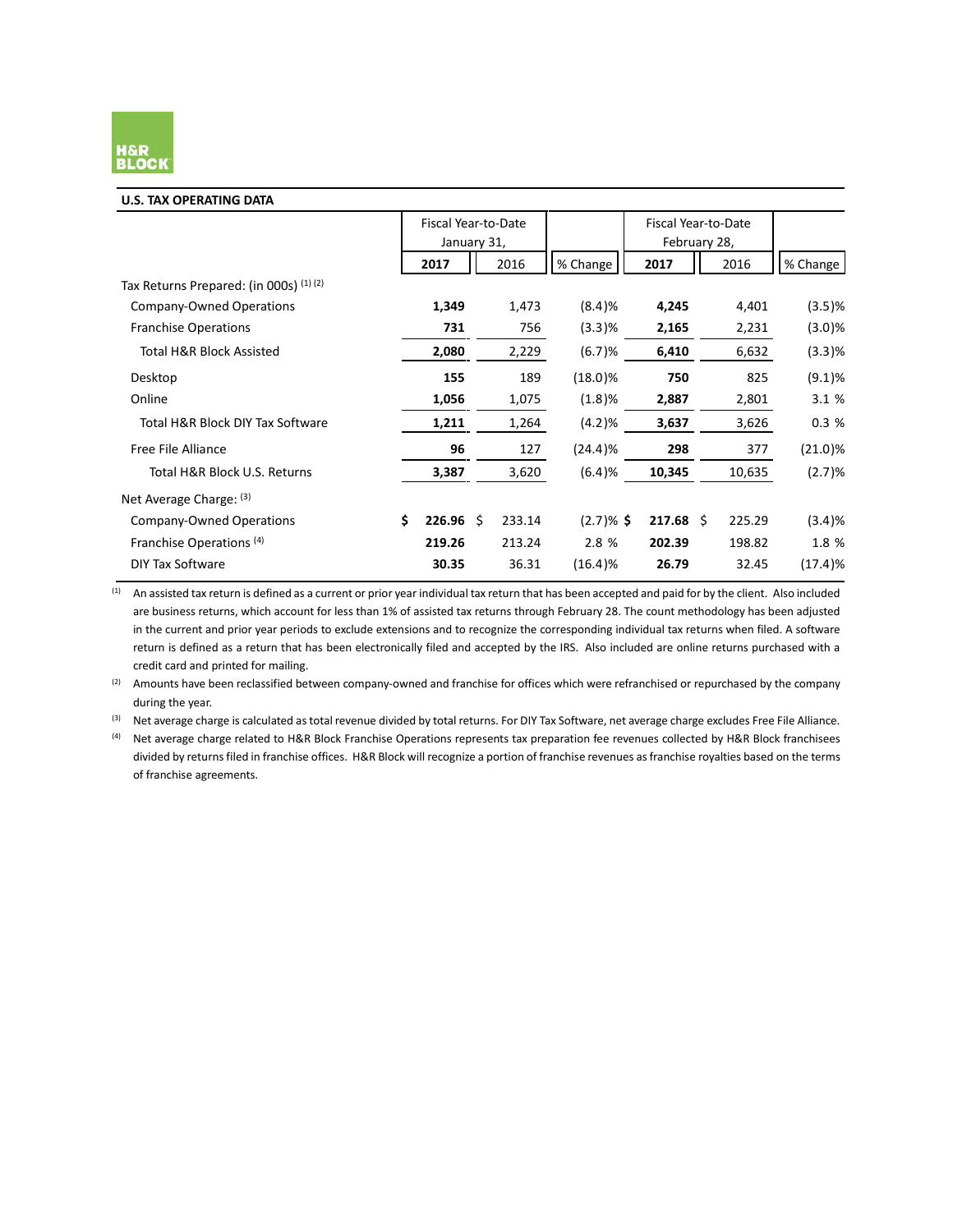

#### **NON-GAAP FINANCIAL MEASURES**

|                                                                |    | Three months ended January 31, |    | Nine months ended January 31, |                 |            |
|----------------------------------------------------------------|----|--------------------------------|----|-------------------------------|-----------------|------------|
| EBITDA                                                         |    | 2017                           |    | 2016                          | 2017            | 2016       |
| Net loss - as reported                                         | \$ | $(104, 514)$ \$                |    | $(81,729)$ \$                 | $(374, 407)$ \$ | (326, 395) |
| Discontinued operations, net                                   |    | 3,302                          |    | 3,080                         | 8,754           | 8,723      |
| Net loss from continuing operations - as reported              |    | (101, 212)                     |    | (78, 649)                     | (365, 653)      | (317, 672) |
| Add back:                                                      |    |                                |    |                               |                 |            |
| Income taxes of continuing operations                          |    | (49, 386)                      |    | (67, 851)                     | (216, 963)      | (253, 656) |
| Interest expense of continuing operations                      |    | 25,940                         |    | 23,571                        | 70,026          | 46,507     |
| Depreciation and amortization of continuing<br>operations      |    | 45,160                         |    | 45,303                        | 132,192         | 127,746    |
|                                                                |    | 21,714                         |    | 1,023                         | (14, 745)       | (79, 403)  |
| <b>EBITDA</b> from continuing operations                       | \$ | $(79, 498)$ \$                 |    | $(77,626)$ \$                 | $(380, 398)$ \$ | (397, 075) |
| Three months ended January 31,                                 |    |                                |    | 2017                          |                 |            |
|                                                                |    | Pretax loss                    |    | Net loss                      | EBITDA          |            |
| From continuing operations                                     | \$ | $(150, 598)$ \$                |    | $(101, 212)$ \$               | (79, 498)       |            |
| Adjustments (pretax):                                          |    |                                |    |                               |                 |            |
| Loss contingencies - litigation                                |    | (355)                          |    | (355)                         | (355)           |            |
| Tax effect of adjustments                                      |    |                                |    | 128                           |                 |            |
|                                                                |    | (355)                          |    | (227)                         | (355)           |            |
| As adjusted - from continuing operations                       |    | $(150, 953)$ \$                |    | $(101, 439)$ \$               | (79, 853)       |            |
| EPS - as reported                                              |    |                                | \$ | (0.49)                        |                 |            |
| Impact of adjustments                                          |    |                                |    |                               |                 |            |
| EPS - adjusted                                                 |    |                                | \$ | (0.49)                        |                 |            |
| Three months ended January 31,                                 |    |                                |    | 2016                          |                 |            |
|                                                                |    | Pretax loss                    |    | Net loss                      | EBITDA          |            |
| From continuing operations                                     | \$ | $(146,500)$ \$                 |    | $(78, 649)$ \$                | (77, 626)       |            |
| Adjustments (pretax):                                          |    |                                |    |                               |                 |            |
| Loss contingencies - litigation                                |    | 328                            |    | 328                           | 328             |            |
| Costs related to HRB Bank and recapitalization<br>transactions |    | (96)                           |    | (96)                          | (96)            |            |
| Gain on sales of tax offices/businesses                        |    | (101)                          |    | (101)                         | (101)           |            |
| Tax effect of adjustments                                      |    |                                |    | (129)                         |                 |            |
|                                                                |    | 131                            |    | $\overline{2}$                | 131             |            |
| As adjusted - from continuing operations                       | Ş  | $(146, 369)$ \$                |    | $(78, 647)$ \$                | (77, 495)       |            |
| EPS - as reported                                              |    |                                | \$ | (0.34)                        |                 |            |
| Impact of adjustments                                          |    |                                |    |                               |                 |            |
| EPS - adjusted                                                 |    |                                | Ş  | (0.34)                        |                 |            |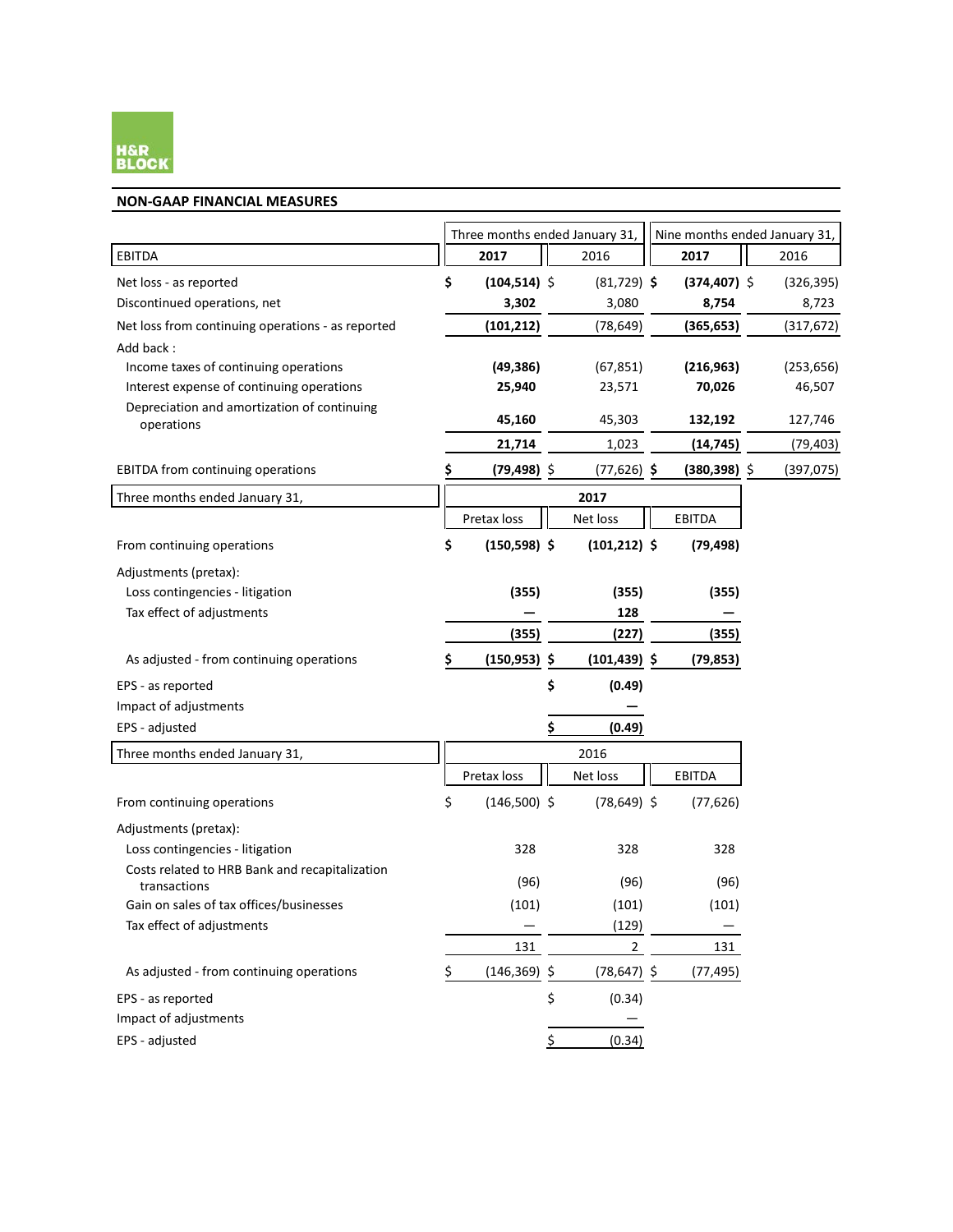| Nine months ended January 31,                                  | 2017 |                 |    |                 |  |               |
|----------------------------------------------------------------|------|-----------------|----|-----------------|--|---------------|
|                                                                |      | Pretax loss     |    | Net loss        |  | EBITDA        |
| From continuing operations                                     | \$   | $(582, 616)$ \$ |    | $(365, 653)$ \$ |  | (380, 398)    |
| Adjustments (pretax):                                          |      |                 |    |                 |  |               |
| Loss contingencies - litigation                                |      | (120)           |    | (120)           |  | (120)         |
| Tax effect of adjustments                                      |      |                 |    | 43              |  |               |
|                                                                |      | (120)           |    | (77)            |  | (120)         |
| As adjusted - from continuing operations                       | \$   | $(582, 736)$ \$ |    | $(365,730)$ \$  |  | (380, 518)    |
| EPS - as reported                                              |      |                 | \$ | (1.71)          |  |               |
| Impact of adjustments                                          |      |                 |    |                 |  |               |
| EPS - adjusted                                                 |      |                 | \$ | (1.71)          |  |               |
| Nine months ended January 31,                                  |      |                 |    | 2016            |  |               |
|                                                                |      | Pretax loss     |    | Net loss        |  | <b>EBITDA</b> |
| From continuing operations                                     | \$   | $(571, 328)$ \$ |    | $(317, 672)$ \$ |  | (397,075)     |
| Adjustments (pretax):                                          |      |                 |    |                 |  |               |
| Loss contingencies - litigation                                |      | 1,017           |    | 1,017           |  | 1,017         |
| Costs related to HRB Bank and recapitalization<br>transactions |      | 20,722          |    | 20,722          |  | 20,722        |
| Gains on AFS securities                                        |      | (8, 138)        |    | (8, 138)        |  | (8, 138)      |
| Gain on sales of tax offices/businesses                        |      | (127)           |    | (127)           |  | (127)         |
| Tax effect of adjustments                                      |      |                 |    | (5, 129)        |  |               |
|                                                                |      | 13,474          |    | 8,345           |  | 13,474        |
| As adjusted - from continuing operations                       | \$   | $(557, 854)$ \$ |    | $(309, 327)$ \$ |  | (383, 601)    |
| EPS - as reported                                              |      |                 | \$ | (1.23)          |  |               |
| Impact of adjustments                                          |      |                 |    | 0.03            |  |               |
| EPS - adjusted                                                 |      |                 | \$ | (1.20)          |  |               |

|                                    |      |        | Three months ended January 31, | Nine months ended January 31, |        |      |        |  |
|------------------------------------|------|--------|--------------------------------|-------------------------------|--------|------|--------|--|
| Supplemental Information           | 2017 |        | 2016                           |                               | 2017   | 2016 |        |  |
| Stock-based compensation expense:  |      |        |                                |                               |        |      |        |  |
| Pretax                             |      | 4,473  | $7,230$ \$                     |                               | 16,945 | - S  | 21,106 |  |
| After-tax                          |      | 2,948  | 4.396                          |                               | 10.894 |      | 13,073 |  |
| Amortization of intangible assets: |      |        |                                |                               |        |      |        |  |
| Pretax                             |      | 19,287 | $20,153$ \$                    |                               | 57,324 | - S  | 54,632 |  |
| After-tax                          |      | 12,621 | 12,279                         |                               | 36,854 |      | 33,839 |  |